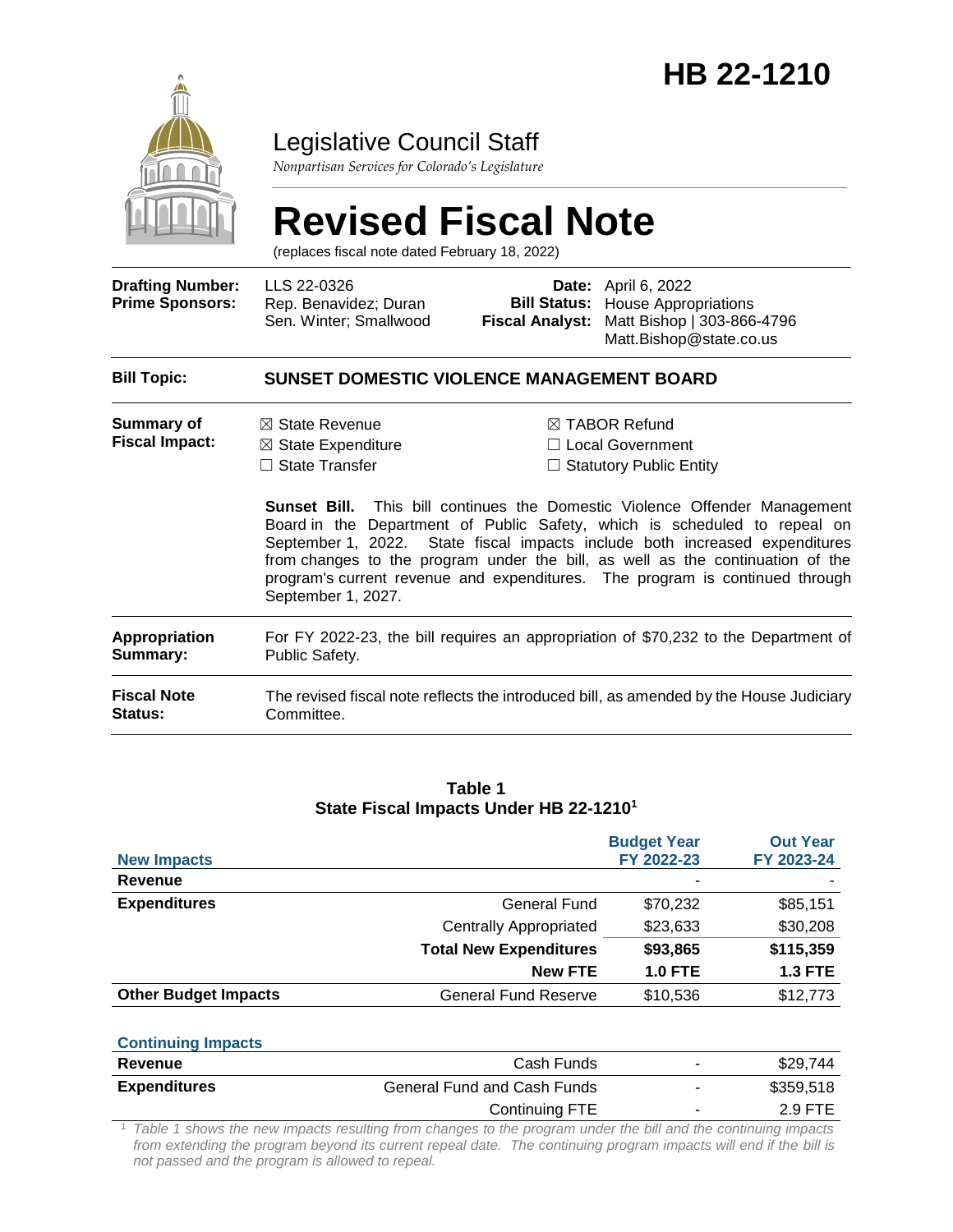Page 2

# Page 2<br>April 6, 2022 **HB 22-1210**

### **Summary of Legislation**

This sunset bill continues the Domestic Violence Offender Management Board in the Department of Public Safety (CDPS) until September 1, 2027. It is currently scheduled to repeal on September 1, 2022. The bill also makes several changes to the board's activities. The board must conduct compliance reviews on at least ten percent of approved treatment providers every two years, and it must submit an annual report to the legislature. The bill also updates background check requirements in statute to conform to current practice.

### **Background**

When an adult is convicted of a crime involving domestic violence, that person is required to complete domestic violence treatment, unless sentenced to the Department of Corrections. The Domestic Violence Offender Management Board develops and maintains standards for the evaluation and treatment of domestic violence offenders, develops processes to approve treatment providers, and analyzes the effectives of evaluation and treatment standards. Treatment providers pay a fee to apply for placement on the approved provider list. While this fee revenue defrays a portion of the board's operating costs, most of the its funding comes from the General Fund. For more information on the board's duties and activities, see the sunset report compiled by the Department of Regulatory Agencies at [https://coprrr.colorado.gov/archive-of-reviews.](https://coprrr.colorado.gov/archive-of-reviews)

## **Continuing Program Impacts**

Based on the department's FY 2021-22 budget request, the Department of Public Safety is expected to have revenue of about \$30,000 and expenditures of about \$360,000 to administer the board. If this bill is enacted, current revenue and expenditures will continue for the program starting in FY 2023-24. This continuing revenue is subject to the state TABOR limits. If this bill is not enacted, the program will end on September 1, 2023, following a wind-down period, and state revenue and expenditures will decrease starting in FY 2023-24 by the amounts shown in Table 1. The changes to the program that drive additional costs are discussed in the State Expenditures section below.

### **State Expenditures**

The bill increases state expenditures in CDPS by \$93,865 in FY 2022-23 and \$115,359 in FY 2023-24 from the General Fund. Expenditures are shown in Table 2 and detailed below.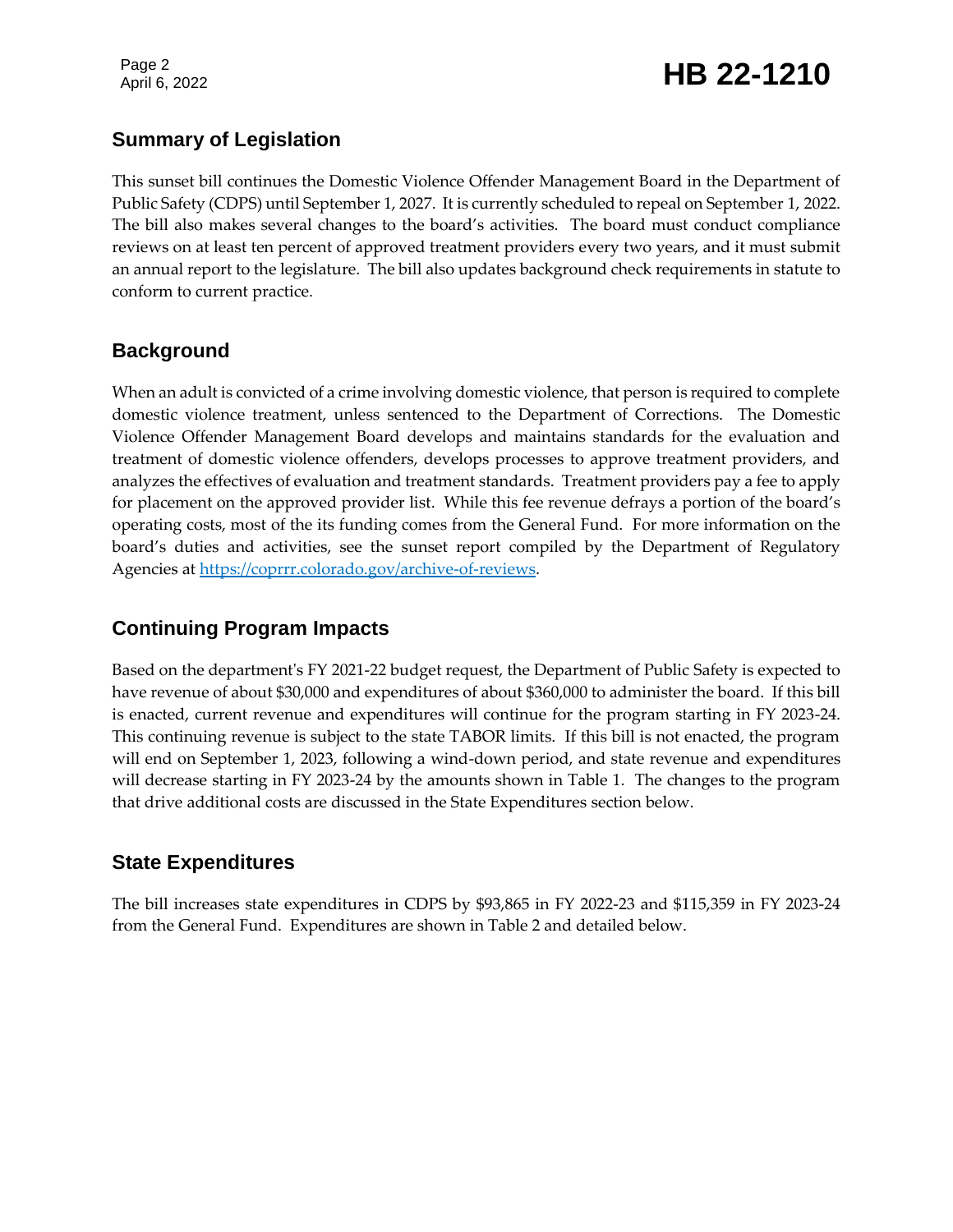|                                           |                   | FY 2022-23     | FY 2023-24     |  |
|-------------------------------------------|-------------------|----------------|----------------|--|
| <b>Department of Public Safety</b>        |                   |                |                |  |
| <b>Personal Services</b>                  |                   | \$62,547       | \$83,396       |  |
| <b>Operating Expenses</b>                 |                   | \$1,485        | \$1,755        |  |
| <b>Capital Outlay Costs</b>               |                   | \$6,200        |                |  |
| Centrally Appropriated Costs <sup>1</sup> |                   | \$23,633       | \$30,208       |  |
|                                           | <b>Total Cost</b> | \$93,865       | \$115,359      |  |
|                                           | <b>Total FTE</b>  | <b>1.0 FTE</b> | <b>1.3 FTE</b> |  |

**Table 2 Expenditures Under HB 22-1210**

<sup>1</sup> *Centrally appropriated costs are not included in the bill's appropriation.*

**Department of Public Safety.** The bill requires the department to perform additional compliance checks each year. Because the sunset report notes that the department has not kept up with checks as currently required, the fiscal note estimates that the bill requires 1.0 FTE in additional staff to communicate with stakeholders, conduct the additional compliance checks, and follow up on compliance outcomes. The department also requires 0.3 FTE to oversee data collection and create the annual report. Expenditures are prorated for the bill's effective date and account for the General Fund pay date shift in FY 2022-23.

**Centrally appropriated costs.** Pursuant to a Joint Budget Committee policy, certain costs associated with this bill are addressed through the annual budget process and centrally appropriated in the Long Bill or supplemental appropriations bills, rather than in this bill. These costs, which include employee insurance and supplemental employee retirement payments, are shown in Table 2.

#### **Other Budget Impacts**

**General Fund reserve.** Under current law, an amount equal to 15 percent of General Fund appropriations must be set aside in the General Fund statutory reserve beginning in FY 2022-23. Based on the new appropriations estimated in the fiscal note, the bill is expected to increase the amount of General Fund held in reserve by the amounts in Table 1, which will decrease the amount of General Fund available for other purposes.

#### **Effective Date**

The bill takes effect 90 days following adjournment of the General Assembly sine die, assuming no referendum petition is filed.